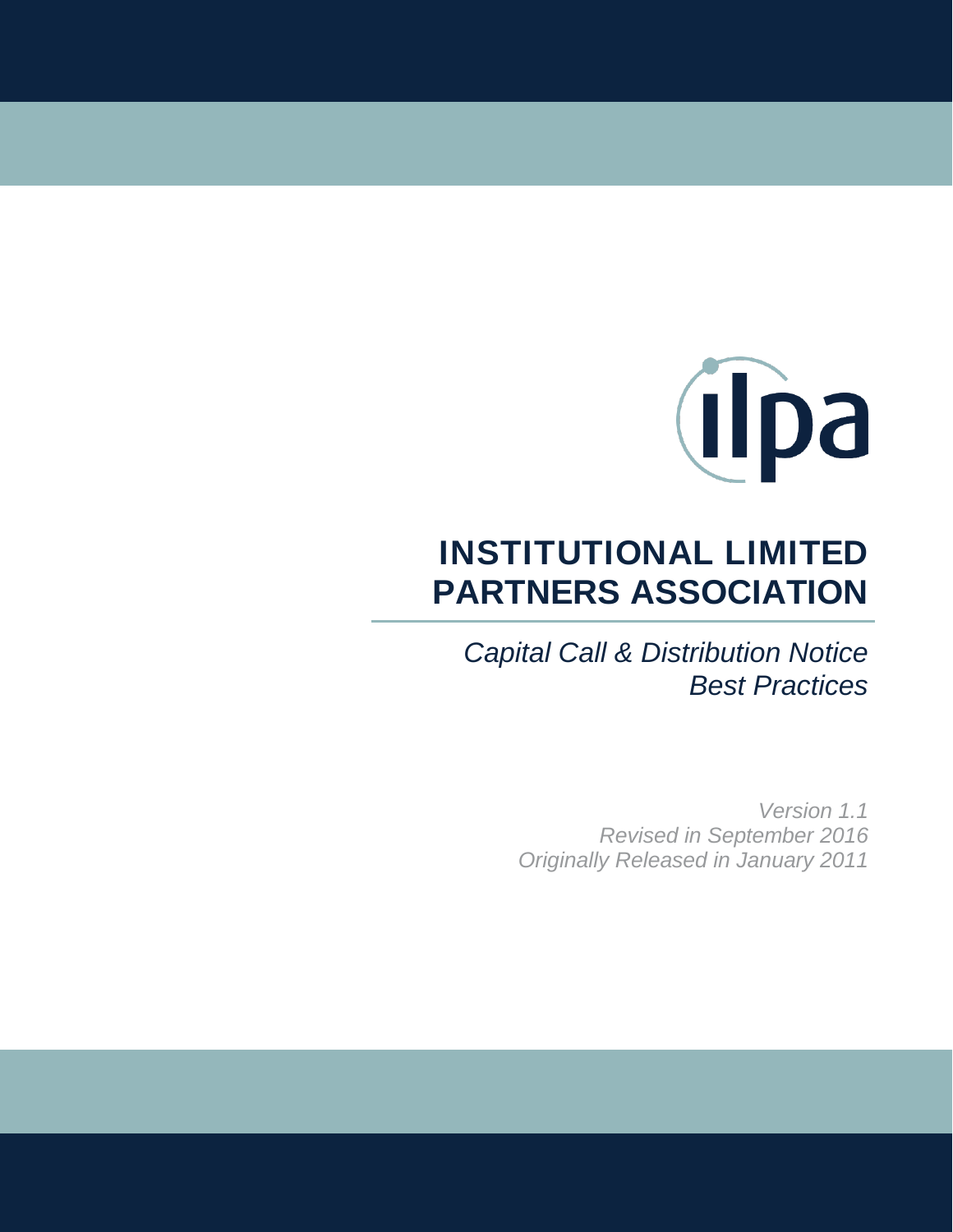### **Table of Contents**

|    | <b>EXECUTIVE SUMMARY</b>                                                | 3      |
|----|-------------------------------------------------------------------------|--------|
| Ш. | CAPITAL CALL & DISTRIBUTION NOTICE GUIDELINES<br><b>Core Guidelines</b> | 5<br>6 |
|    | <b>Cover Letter/Description Guidelines</b>                              | 7      |
|    | <b>Template Guidelines</b>                                              | 8      |
|    | III. SAMPLES                                                            | 9      |
|    | Cover Letter                                                            | 10     |
|    | <b>Description Letter</b>                                               | 11     |
|    | Template - Main Section                                                 | 13     |
|    | Template - Side Calculation Section                                     | 14     |
|    | IV. APPENDIX                                                            | 15     |
|    | Template - Transaction Type Definitions                                 | 16     |

#### **New in Version 1.1**

- o Added new transaction type categories from the ILPA Reporting Template (released in Jan. 2016)
- o Miscellaneous formatting updates
- $\circ$  Streamlined content by removing references to separate ILPA initiatives (which all still available on ilpa.org)
- o Clarified the guidance regarding the side-calculation section of the Template (Section D)

Institutional Limited Partners Association 700 12th Street NW, Suite 700 Washington, D.C., 20005 USA

Phone: (416) 941-9393 Fax: (416) 941-9307 Email: info@ilpa.org

INSTITUTIONAL<br>**LIMITED PARTNERS**<br>ASSOCIATION

*Disclaimer: All interested parties should, subject to applicable laws, respect the confidentiality of information contained in reports provided in connection with investments. The Capital Call & Distribution Notice Best Practices (Best Practices) reflects the view of the participants involved in the creation thereof as to best practices with respect to fund reporting. However, no limited partner should utilize the Best Practices as a substitute for its own determination as to what information such limited partner will need or desire with respect to any particular investment. Further, no representation is made that the Best Practices, when provided by general partners to their investor base, will include all desirable information or will be fully inclusive of all information needed for any limited partner to effectively monitor its investments.*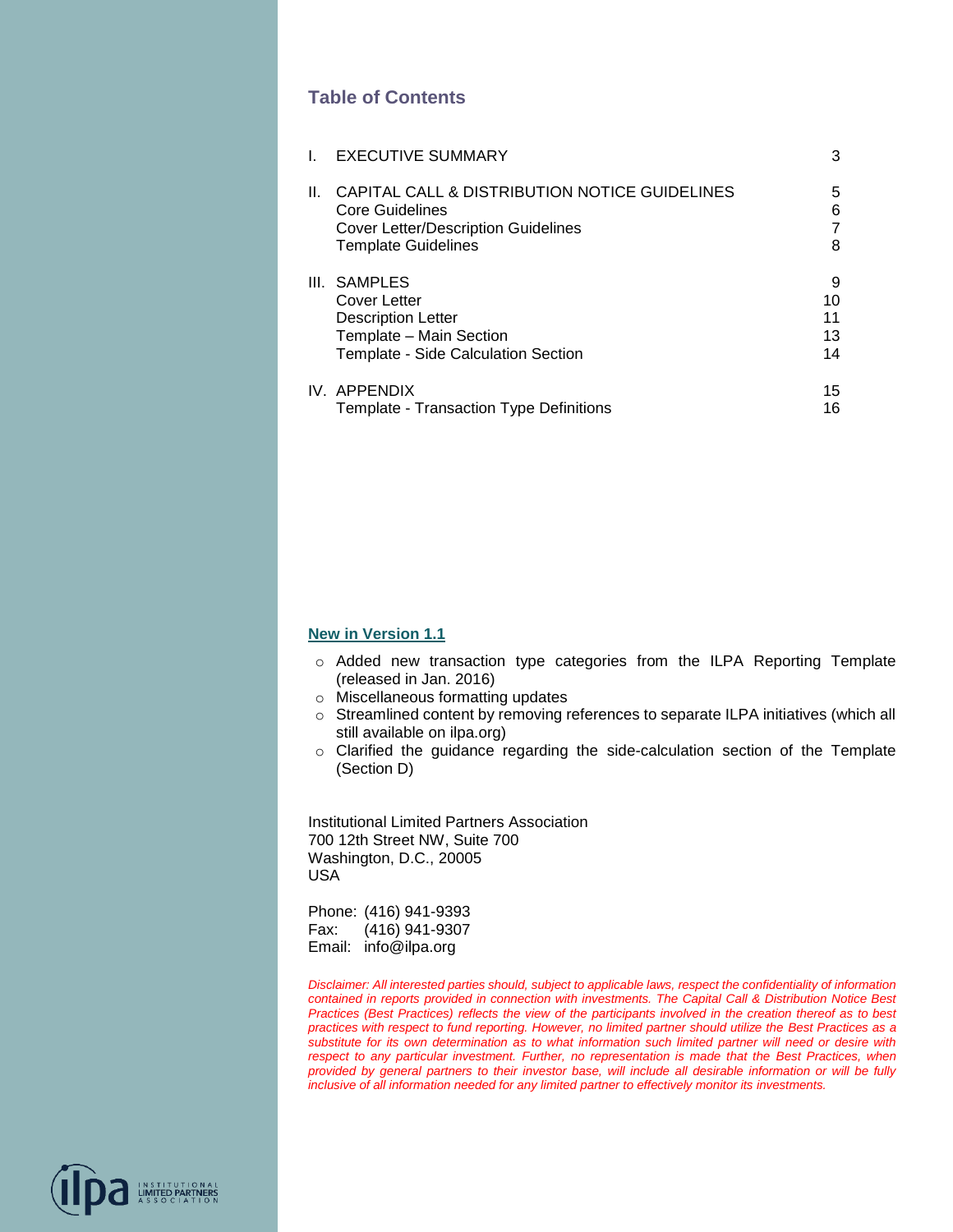# **SECTION I EXECUTIVE SUMMARY**

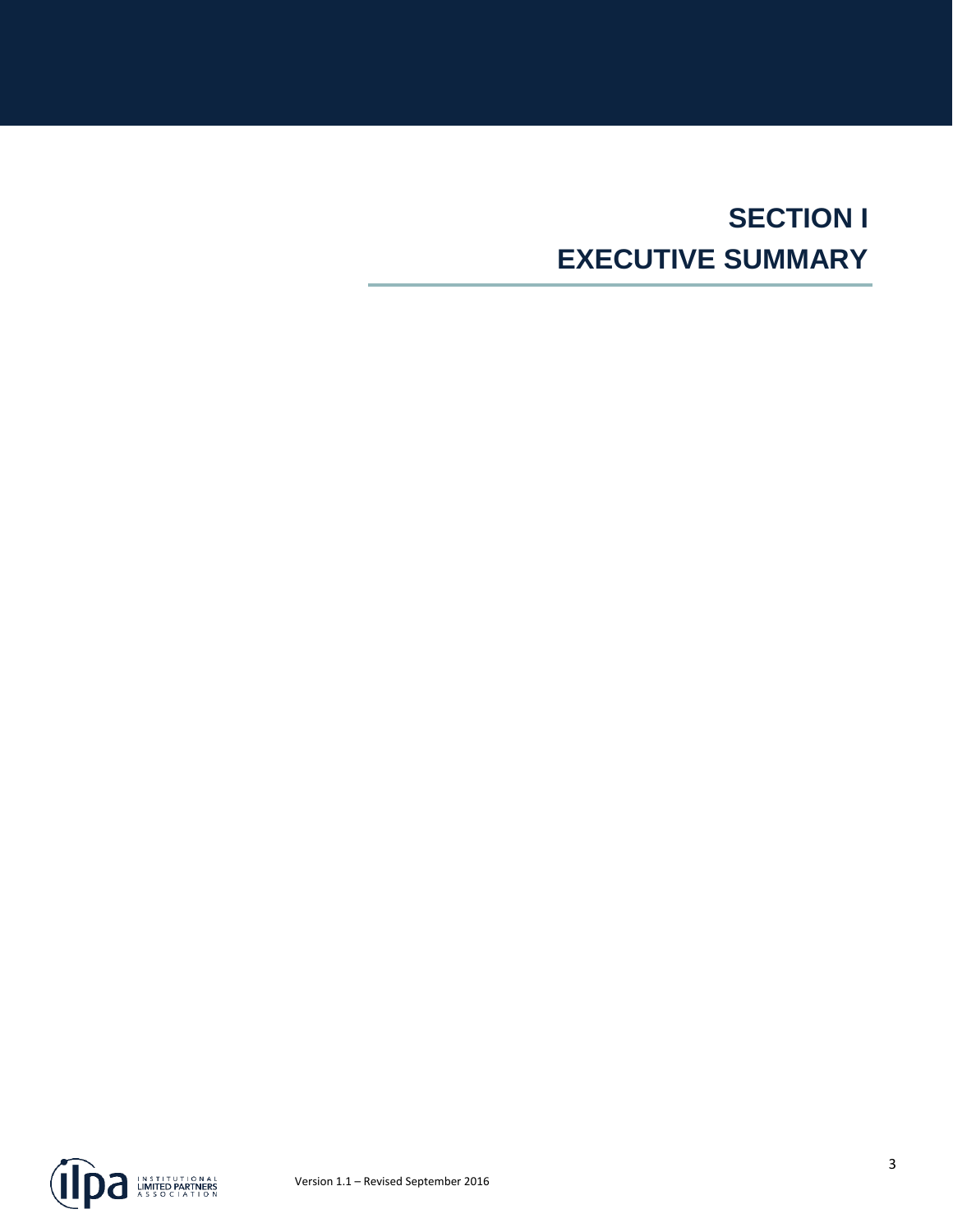### **Executive Summary**

As fiduciaries, Limited Partners (LPs) require a basic level of financial details to inform and guide their Boards, Trustees, Portfolio Managers, and Risk Departments. When periodic reporting from their fund managers (GPs) fall short of these requirements, LPs typically make follow-on inquiries for further detail into their investments.

The ILPA has developed a suite of reporting guidelines that will increase standardization in the private equity industry. This is part of the ILPA's efforts to create greater industry efficiencies, improve the level of disclosure, and reduce the expense of administering and monitoring private equity investments. This document focuses on best practices related to issuing capital call and distribution notices.

The capital call & distribution notice (Notice) serves as the GP's announcement of a required transfer of capital between itself and its LPs. For an LP, the Notice serves as the basis for carrying out its initial monitoring and fiduciary reporting duties. The following guidelines are intended to enhance an LP's understanding of how its capital is being allocated, while allowing a GP to efficiently manage its cash flow requirements.

#### **Per these guidelines, the core contents of an effective Notice include**:

- o **Cover Letter,** providing a brief narrative of the transaction
- o **Description,** providing a more detailed overview of the transaction
- **Capital Call & Distribution Notice Template**, providing the accounting details in a standardized format

In addition to these guidelines, the ILPA has developed a working template that can be used to provide the accounting details within capital call and distribution notices (Template). The Template and these reporting guidelines have been derived from the current best practices of a cross-section of GPs.

The adoption of these reporting guidelines will serve several purposes, including:

- $\circ$  Enabling the LP to accurately interpret and account for a transaction
- $\circ$  Reducing LP and GP processing times and ultimately reducing monitoring costs
- Improving LP-GP communications in regards to an investment's status and thereby minimizing required follow-up questions
- o Enabling GP compliance with legal terms in documentation

The ILPA recognizes that some GPs may wish to disclose additional information beyond what is included in these reporting guidelines. There is no intention by the ILPA to limit such disclosure.

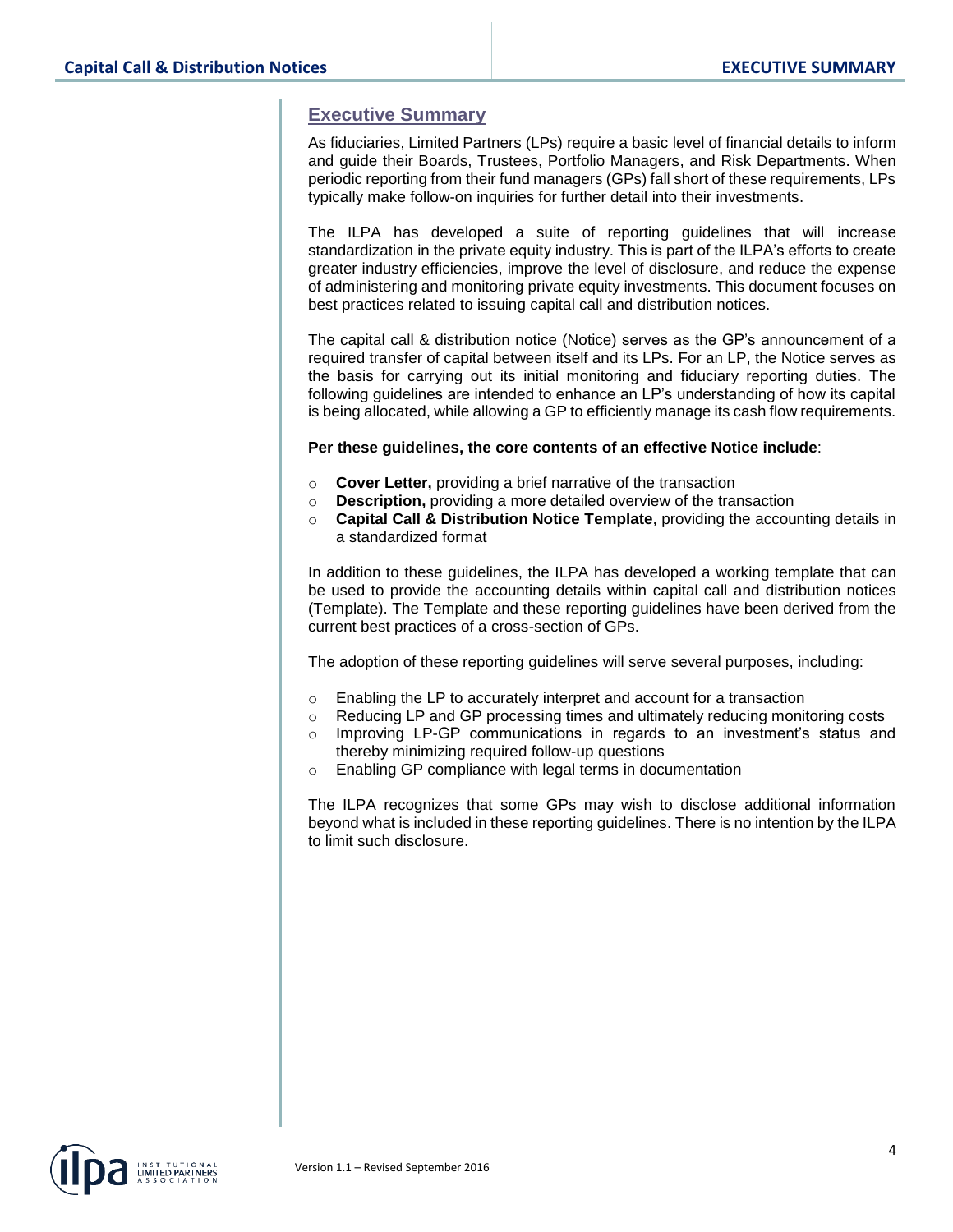## **SECTION II CAPITAL CALL & DISTRIBUTION NOTICE GUIDELINES**

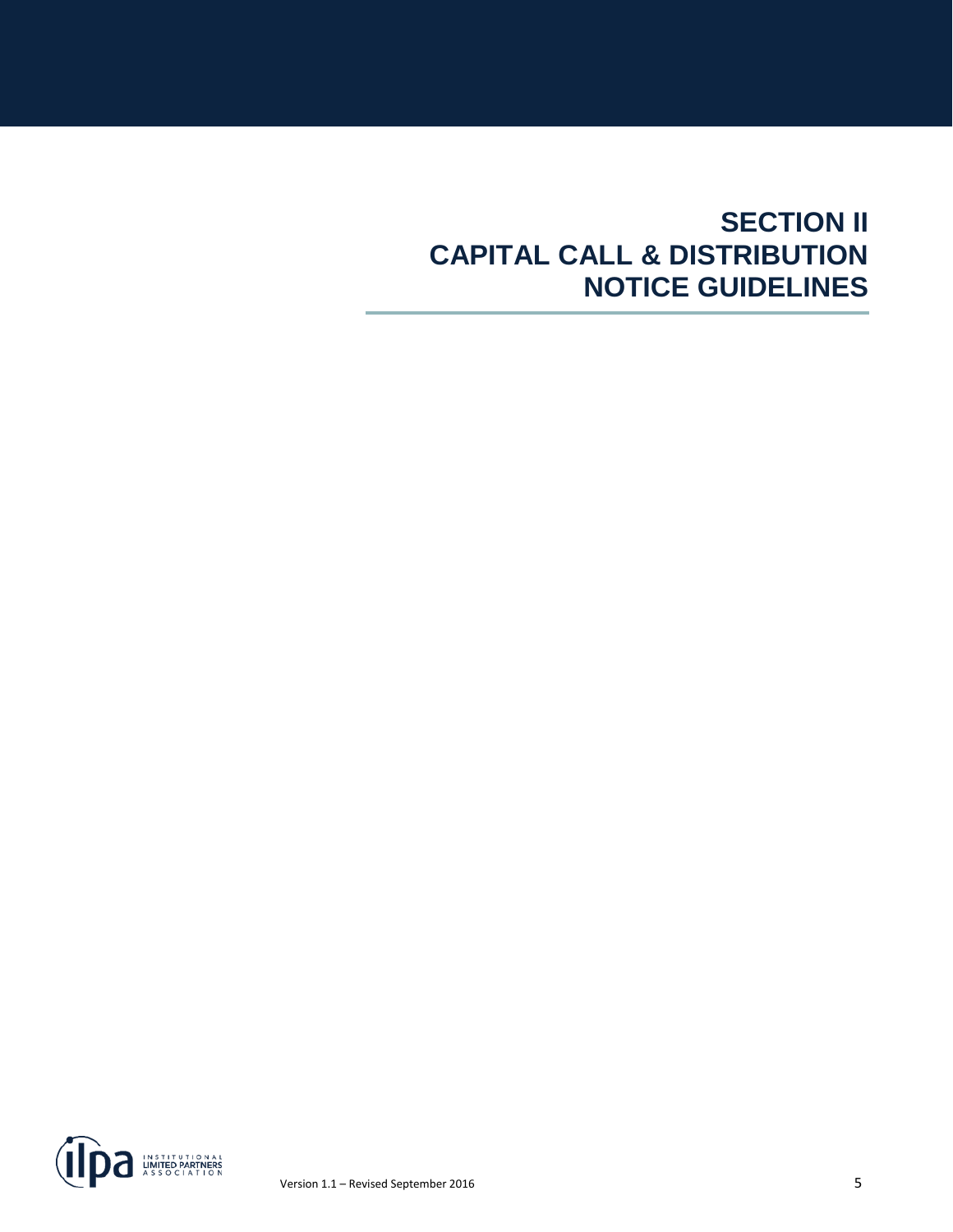## **Core Guidelines**

GPs should consider the following while issuing Notices to their LPs:

#### **The accounting transaction perspective should take precedence on how cash flows are categorized:**

- $\circ$  GPs should present the transaction details from an accounting perspective, consistent with how the transaction will ultimately be accounted for within a fund's records; If estimates were provided in an earlier notice, a reconciliation of those estimates to actual flows should be provided in a subsequent Notice.
- $\circ$  Sufficient detail should be provided to allow for the appropriate accounting of transactions at the underlying portfolio company level.

#### **Cumulative cash flow metrics should be reconcilable to all Notices:**

The following LP-level and total fund-level balances, both prior to and after the current transaction, should be included in all Notices, regardless of whether the current transaction has an impact on those balances:

- o Unfunded commitment
- o Cumulative contributions, including all deemed/notional amounts
- o Cumulative distributions, including all deemed/notional amounts

#### **Notice Content & Transparency:**

The following calculations and details should be provided in all applicable Notices:

- $\circ$  Itemized detail of the investment names represented in the Notice, including the amounts corresponding with each investment name
- o Management fee details, including calculations, offsets and cumulative balances
- o Waterfall details, including calculations, escrow balances and potential clawback totals
- $\circ$  With each distribution, the GP should disclose the exact amount of carry taken and provide a reconciliation of the carry calculation
- o LP's share of the fund, as a percent of aggregate commitments
- $\circ$  For customized, single-LP Notices, both aggregate fund amounts and the GP's share of each amount (including and excluding balances of any related party) should be provided
- o Clear references to specific/relevant sections of the LPA
- o Detailed payment instructions should be included (e.g. bank information, contact information, etc.)

#### **Application of Guidelines:**

In an effort to illustrate how the above guidelines may be applied, the ILPA has developed a standardized templates for Notices (Template). The Template has been designed to provide sufficient detail for minimizing LP processing errors, and be flexible enough for use by both primary funds and fund-of-funds with a variety of structures, including:

- o Closed/Open Ended Funds
- o Separate Accounts
- o Co-Investments
- o Strategic Relationships

The Template is intended to accommodate all sub-asset classes typical of the private equity market. They are also constructed to allow GPs to provide sufficient detail for both cash and stock distributions.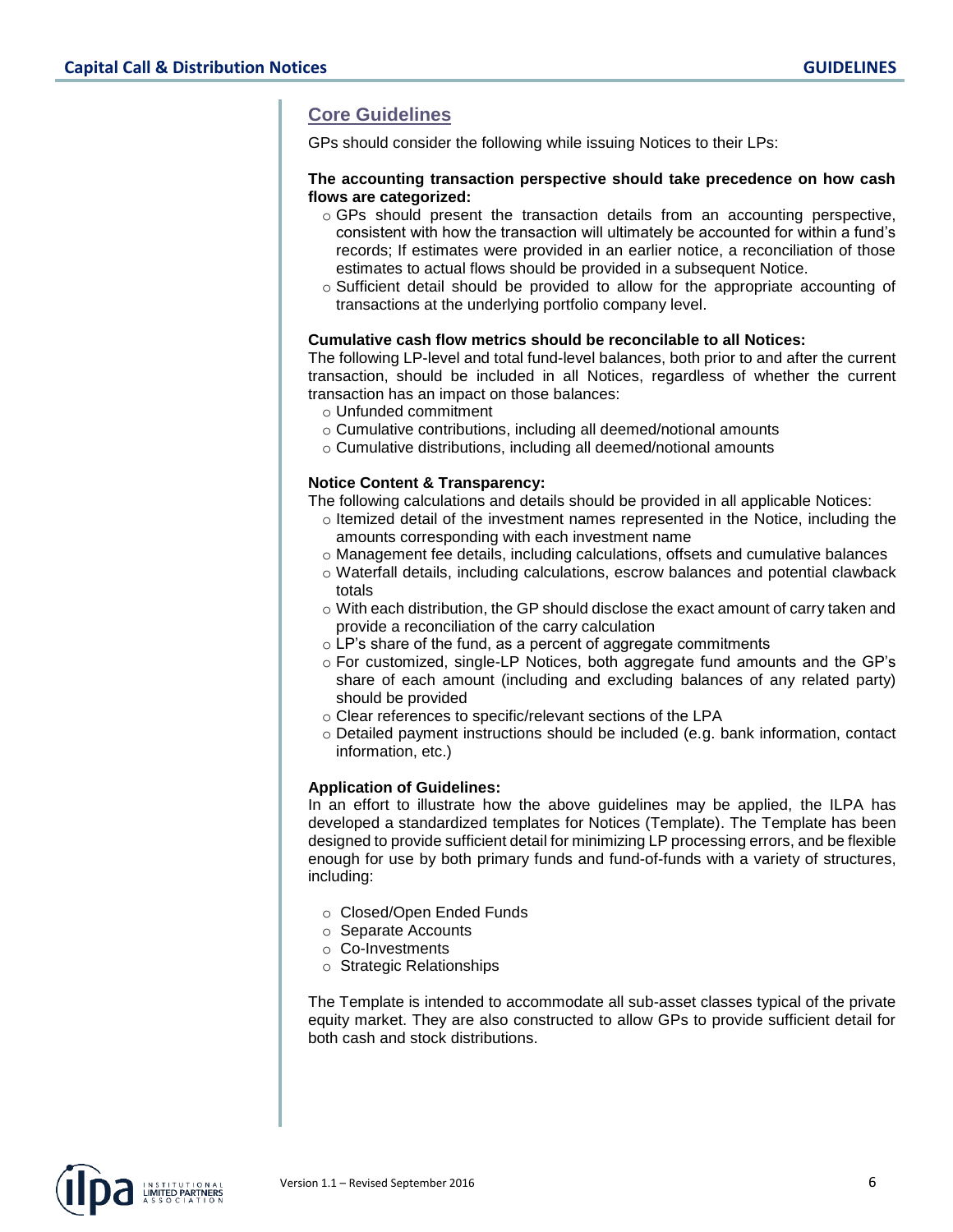## **Cover Letter/Description Guidelines**

Using an abbreviated cover letter and a more detailed description, GPs should provide a narrative to best explain the purpose of the Notice. Specific guidelines for the narrative based on the capital use/source type include:

- For Purchases:
	- o Name of company/investment (if not disclosed, state the reason)
	- $\circ$  Description of company/investment, including: geography, industry, use of capital, and the strategy of the deal (for example, was this a buyout, a growth/expansion transaction, a distressed for control deal, etc.)
	- o Deal parameters, such as anticipated closing date of purchase, other parties involved in the deal, total financing amount (all parties and GP-specific amount), terms of the financing, type of security purchased, total enterprise value of the deal, company TTM EBITDA, debt versus equity used to complete the transaction, transaction expenses and/or fees generated, GP net contributed to the company/investment once closed
	- $\circ$  Deemed/notional capital contribution amount included in the call (if applicable)
	- o Describe and date any amendments or waivers to the LPA that were needed to facilitate this investment (if applicable)
- For Management Fees and/or Fund expenses:
	- $\circ$  Expense to be covered, presented in accordance with the categories found in the ILPA's Reporting Template for fees, expenses and carried interest (which can also be found in the appendix to this document)
	- o Calculation of amount and method
	- o Reduction or offset amounts
	- $\circ$  Management fee waivers, including any expenses paid to the GP prior to applying the waiver
	- o Whether inside or outside of commitment
- For Cash Distributions:
	- o Name of company/investment (If not disclosed, state the reason)
	- $\circ$  Amount and Description of distribution (e.g. sale, dividend recap, income, etc.)
	- $\circ$  For a sale, date of transaction, type of purchaser/buyer, proceeds held in escrow and the fund's potential portion of the escrow, transaction description (total amount, pricing, etc.)
	- o For partially exited investments, the amount distributed to date and the cost basis of the remaining investment; For fully exited investments, the fund investment's total MOIC and gross IRR
	- $\circ$  Amount of carry accrued and/or paid to the GP (fund level); how much, if any, of the carry is held in escrow?
	- o Aggregate breakdown of ROC/gain/income (fund level)
- For Stock Distributions:
	- o Name of company/investment
	- o Security Name, Ticker, CUSIP
	- $\circ$  Shares distributed, historical cost of shares, current value of shares, basis for value, as defined in LPA
	- o Shares distributed to GP in consideration for carried interest distribution and supporting calculation
- o Settlement location for shares, contact information for settlement location
- o Restrictions on sale of shares

Sample reports for the cover letter and description are provided in Section III.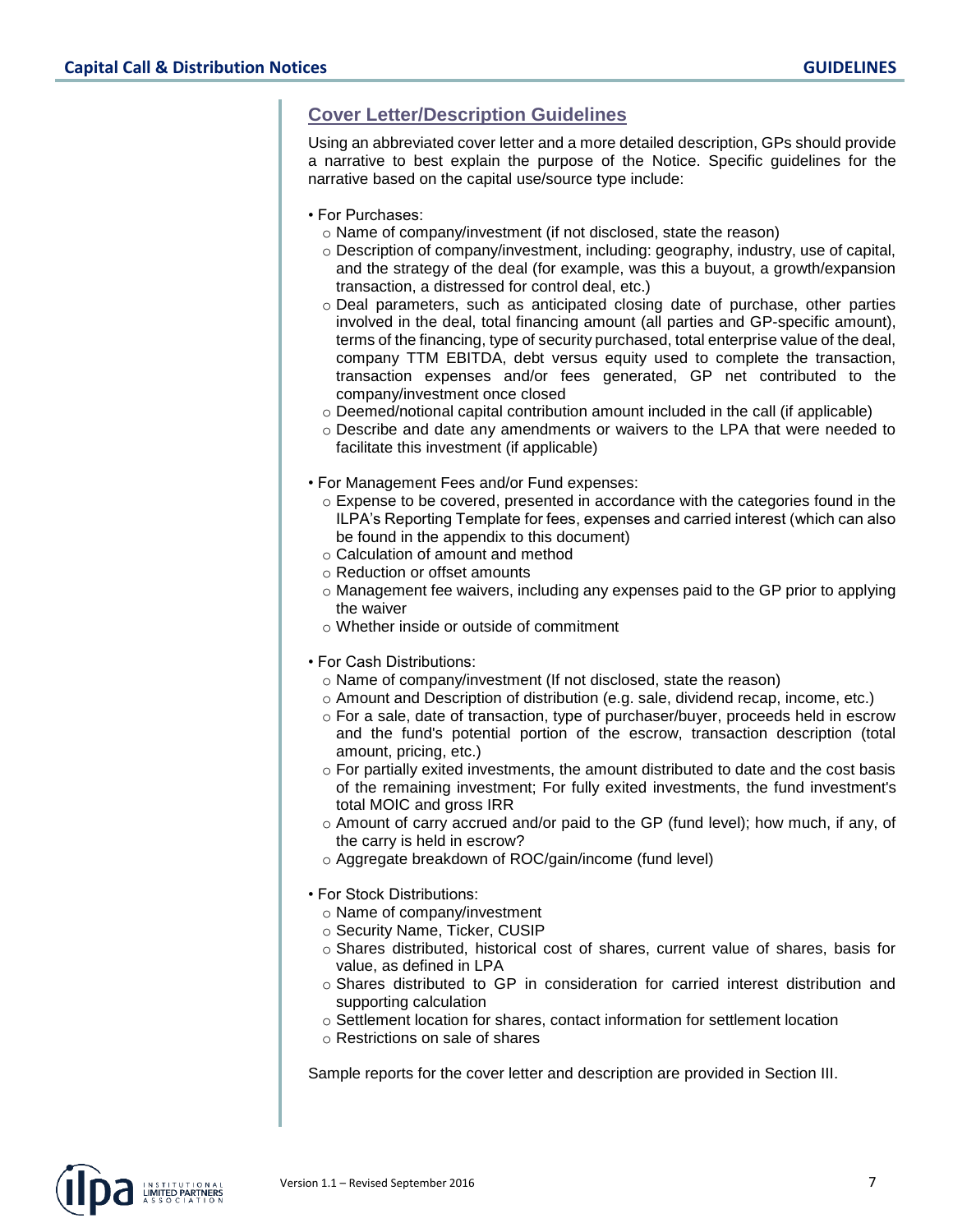## **Template Guidelines**

As a supplement to the narrative found in the cover letter and description, the accounting details of the transaction should be provided in the working template created by the ILPA (the Template). The Template provides LPs with all of the transaction components to properly montior fund activities. It can be downloaded from [ilpa.org](http://ilpa.org/) and includes the following sections and fields:

#### Section A: Fund Level / Cash Flow Information

2.01. Fund Name

- 2.02. Issue Date (or Date of Notice)
- 2.03. Due Date (or Settlement Date)
- 2.04. Fund Local Currency, Currency of Transaction, F/X Rate
- 2.05. GP Commitment
- 2.06. Fund size, including size of all offshore, sidecar and AIV entities
- 2.07. Cumulative Fund Amount (Prior to current Notice)
- 2.08. Fund Amount (current notice)

#### Section B: LP Information

- 2.09. Limited Partner name / ID number
- 2.10. LP Commitment (amount)
- 2.11. LP % of Cap. Account (% used to calc. LP's share of call/dist.)
- 2.12. LP Unfunded Commitment (Prior to current notice)
- 2.13. LP Cumulative Contributions (Prior to current notice)
- 2.14. LP Cumulative Distributions (Prior to current notice)

#### Section C: Worksheet

- 2.15. Holding Names / Transaction Description (or individual investment names)
- 2.16. Transaction Types: See appendix for transation type definitions
- 2.17. Amounts for every transaction name and type
- 2.18. Impact to unfunded commitment of every transaction name and type
- 2.19. LP's unfunded commitment prior to and including current notice
- (Amount is calculated automatically based on information entered) 2.20. Cumulative LP contributions & distributions (Prior to current notice)
- (Amount is calculated automatically based on information entered) 2.21. LP amount (current notice)
- (Amount is calculated automatically based on information entered) 2.22. Cumulative LP contributions & distributions (Including current notice)
- (Amount is calculated automatically based on information entered) 2.23. LP Total Net Amount called / distributed – current notice
- (Amount is calculated automatically based on information entered)

#### Section D: Side Calculations

- 2.24. Management fee details, including calculations & offsets (i.e. gross & net fees)
- 2.25. Cumulative management fees to date, including current notice
- 2.26. Waterfall details, including calculations, escrow balances and potential clawback totals. With each distribution, the GP should disclose the exact amount of Carry taken and provide a build up to Carry calculation.
- 2.27. Clawback questions
- 2.28. Beginning balance variance to prior notice. In instances where the beginning balances do not agree with the last notice sent, a variance explanation should be provided.

An example of the Template is provided in Section III.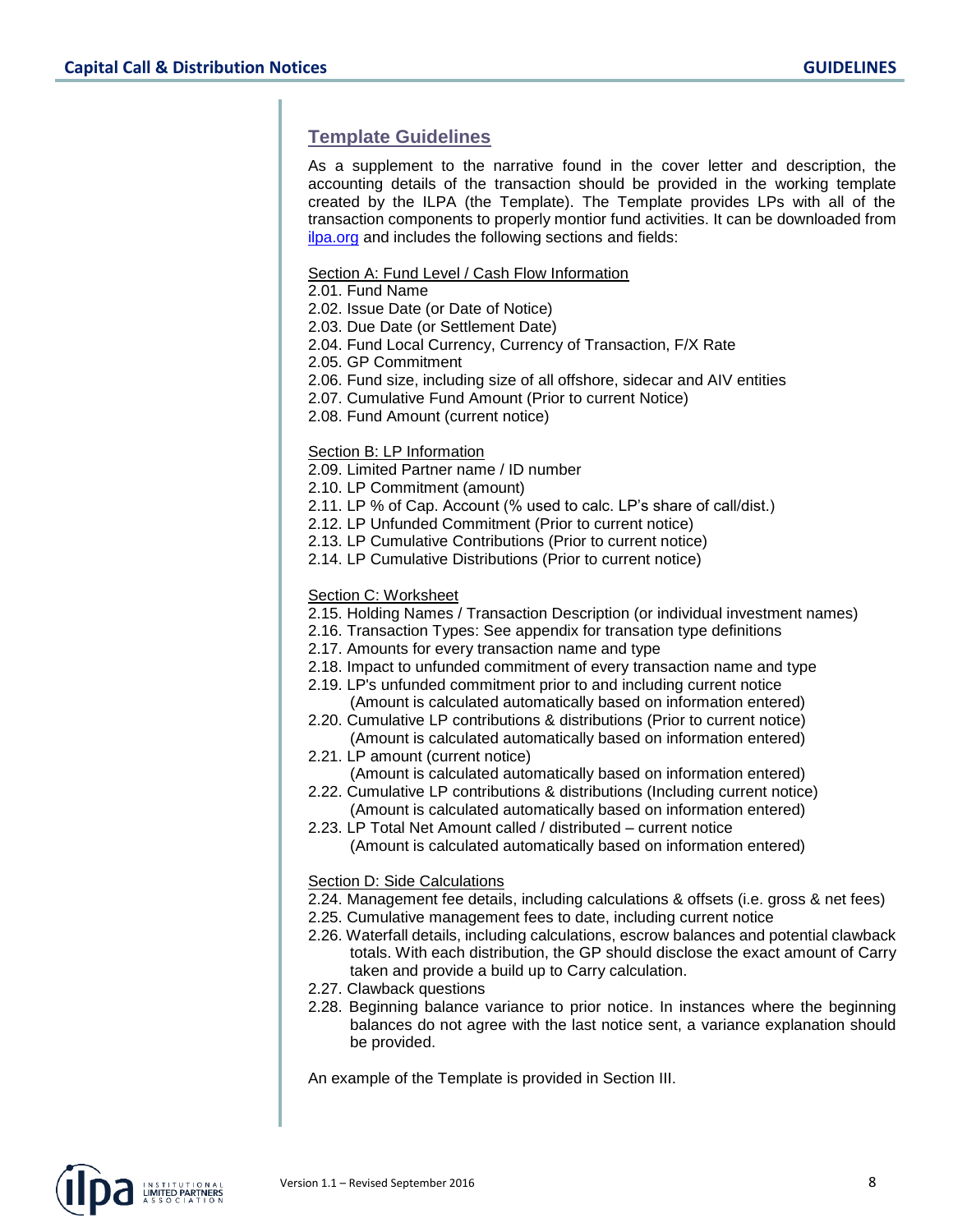## **SECTION III SAMPLES**

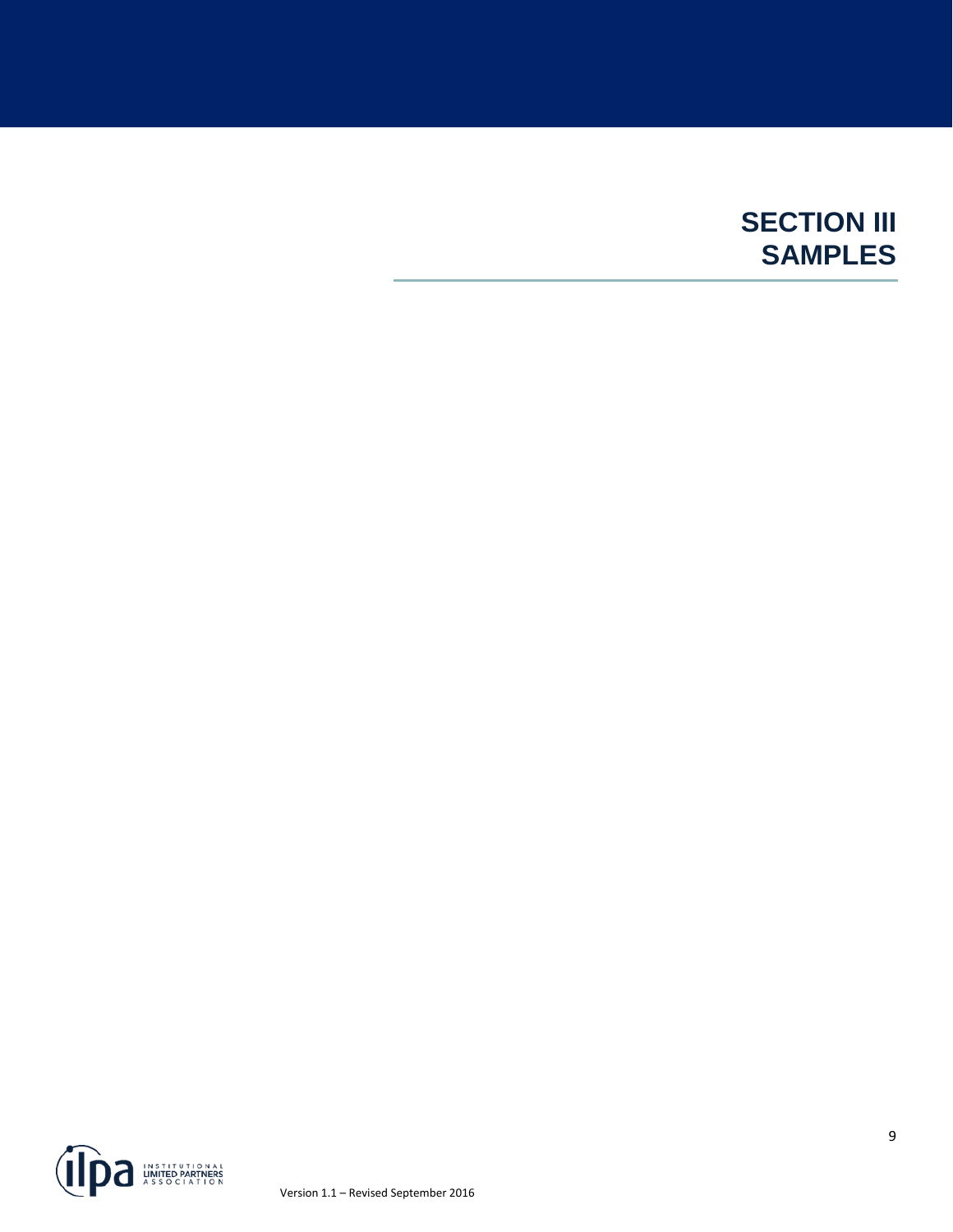## **Sample Cover Letter**

| [Fund Letter Head/Footer: GP Name, GP Address, GP Phone, GP Logo] |                                                                 |  |  |
|-------------------------------------------------------------------|-----------------------------------------------------------------|--|--|
| To:                                                               | [LP Contact(s), LP Contact Information]                         |  |  |
| From:                                                             | [GP Contact, GP Contact phone number, GP Contact email address] |  |  |
| RE:                                                               | [Fund legal name]                                               |  |  |
| Date of Notice:                                                   | [Date]                                                          |  |  |
| Settlement Date:                                                  | [Date]                                                          |  |  |

[Net amount due to/from the specific LP addressed by this notice]

[The percent and amount drawn for the specific LP addressed by this notice, and the unfunded amount. Net distributed to date. Detailed calculation to be provided on excel template.]

[Account of Fund and detailed wiring instructions]

[Purpose of Call/Distribution, broken down by components making up the call/distribution. Each component shall have at minimum the following:

- Amount and intended use. Narrative that is sufficient to identify the use (for example, for Purchases or Investments, the Narrative should include the name of the company, the geography/industry, a brief description of the transaction anticipated, the Fund invested amount pre and post transaction.)
- LPA clause under which the component applies and/or is derived.]

[Net amount due from/to all Partners for this notice (i.e., the sum of the components above)]

[Signature block]

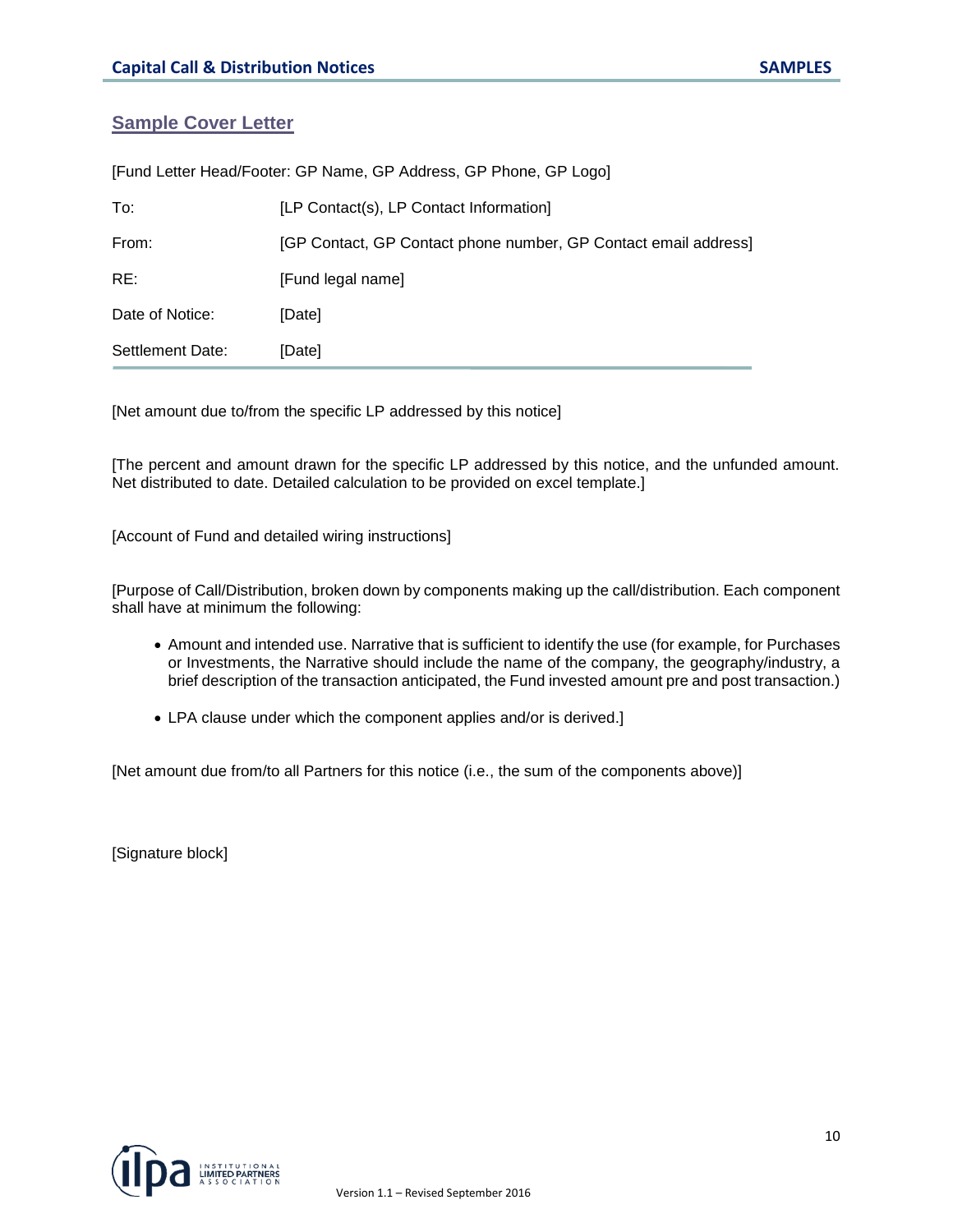#### **Sample Description Letter**

| [Fund Letter Head/Footer: GP Name, GP Address, GP Phone, GP Logo] |                                                                 |  |  |
|-------------------------------------------------------------------|-----------------------------------------------------------------|--|--|
| To:                                                               | [LP Contact(s), LP Contact Information]                         |  |  |
| From:                                                             | [GP Contact, GP Contact phone number, GP Contact email address] |  |  |
| RE:                                                               | [Fund legal name]                                               |  |  |
| Date of Notice:                                                   | [Date]                                                          |  |  |
| Date Due: [if Call]                                               | [Date]                                                          |  |  |

Investment Fund II, L.P. (the Fund) is calling \$#### as a net contribution for an investment, management fees and expenses, offset by a cash distribution. Please refer to the attached schedule for a breakdown of the components of the amount, and to the narrative below for a description of the components referred to in this notice.

Your portion of the call is **\$1,750,000**. After this notice, you will have contributed 40% of your commitment of \$50,000,000, and your unfunded commitment will be \$30,000,000. You have received \$10,000,000 in distributions, of which \$5,000,000 is considered Recallable Capital per Section 3.3 of the LPA. Please refer to the Schedule for further details.

Please wire your funds to:

| 1/10/2011                                   |
|---------------------------------------------|
| \$1,750,000                                 |
| <b>Private Equity Bank</b>                  |
| Jane Doe, (213) 987-9876                    |
| 1234 Wilshire Blvd., Los Angeles, CA, 90024 |
| 023 334 023                                 |
| Investment Fund II, L.P.                    |
| 445632189                                   |
|                                             |

The Fund is calling \$75,000,000 for an investment in ABC Company. ABC is a manufacturer of widgets located in Akron, Ohio and will use the capital to expand into the Canadian market. The deal is expected to close on 2/15/2011, and is expected to consist of a total financing of \$150,000,000, with \$15,000,000 coming from the Bank of Ohio in the form of a senior secured note and the remaining \$60,000,000 coming from investment partner Midwest Fund. Both the Fund and the Midwest Fund will receive participating preferred stock with a 1x liquidation preference and a cumulative 8% dividend. ABC Company has a TTM EBIDTA of \$50,000,000 and a total enterprise value (post money valuation) of \$400,000,000. At the close of the transaction, the Fund will have a total invested capital of \$100,000,000 in ABC Company, including \$25,000,000 of junior debt from a prior round.

The Fund will incur \$3,000,000 for gross Q1 Management Fees. The Fund received \$1,000,000 in monitoring fees during the past quarter, of which 50% are offset against the called fee, thus the net capital call for Management Fees is \$2,500,000. Your calculations are presented in the attached Schedule, and adhere to the terms of Section 8.1 of the LPA.

The Fund is distributing \$40,000,000 in proceeds received from FGH Company, which was sold to strategic buyer, StratCo, in an all-cash transaction that closed on 12/15/2010. StratCo priced the transaction at 5.5x TTM EBITDA, for a total cash sale price of \$400,000,000. Additionally, \$80,000,000 was placed into escrow related to a potential earn-out if FGH Company meets certain milestones (the Fund's portion could be up

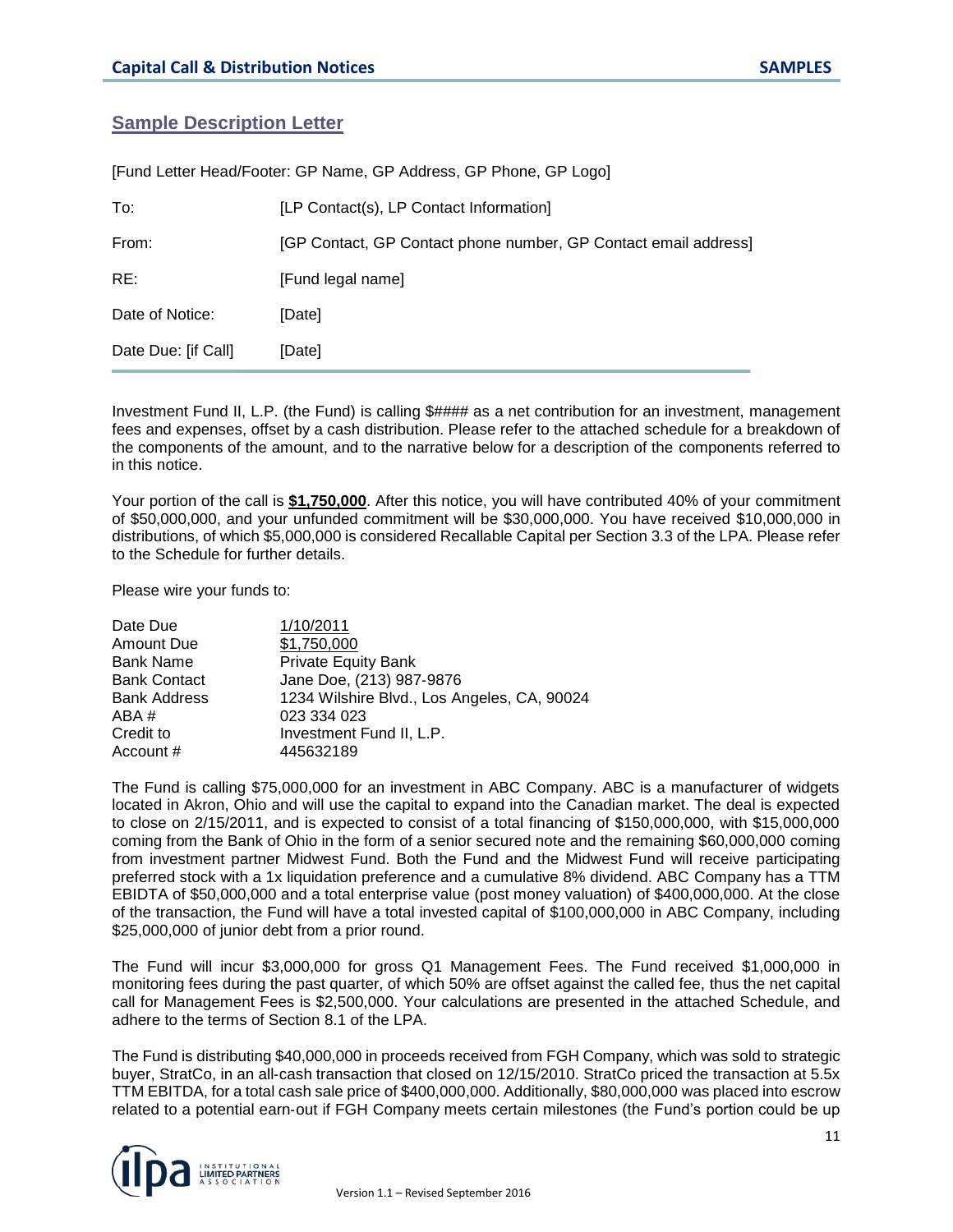to \$8,000,000). Including this distribution, the Fund's investment in FGH Company has returned 3.0x MOIC with an IRR of 25%. One third of this amount is return of capital, and the remainder is an investment gain. Pursuant to the waterfall outlined in Section 4.1(b) of the LPA, the GP is not currently taking any carried interest on this deal.

The Fund is also distributing 500,000 common shares received from IJK Company, which went public on the New York Stock Exchange on 11/15/2010. The shares are common stock, ticker symbol IJK. The shares have a current value of \$5,000,000, or \$10/share, computed as defined in Section 4.4(d) of the LPA as the average value over the last 10 trading days. The shares are governed by a 6‐month lock‐up provision that expires on 5/15/2011. The settlement location for the shares is CustodianCo, 123 Custodian Blvd, New York, NY, 10001, contact: John C. Doe at (212) 321‐3210, jdoe@custodianco.com. The cost basis of the distributed shares is \$4,000,000 or \$8.00/share. Pursuant to the waterfall outlined in Section 4.1(b) of the LPA, the GP is not currently taking any carried interest on this deal. The value does not affect the cash amounts listed above.

Best Regards,

James Q. Partner

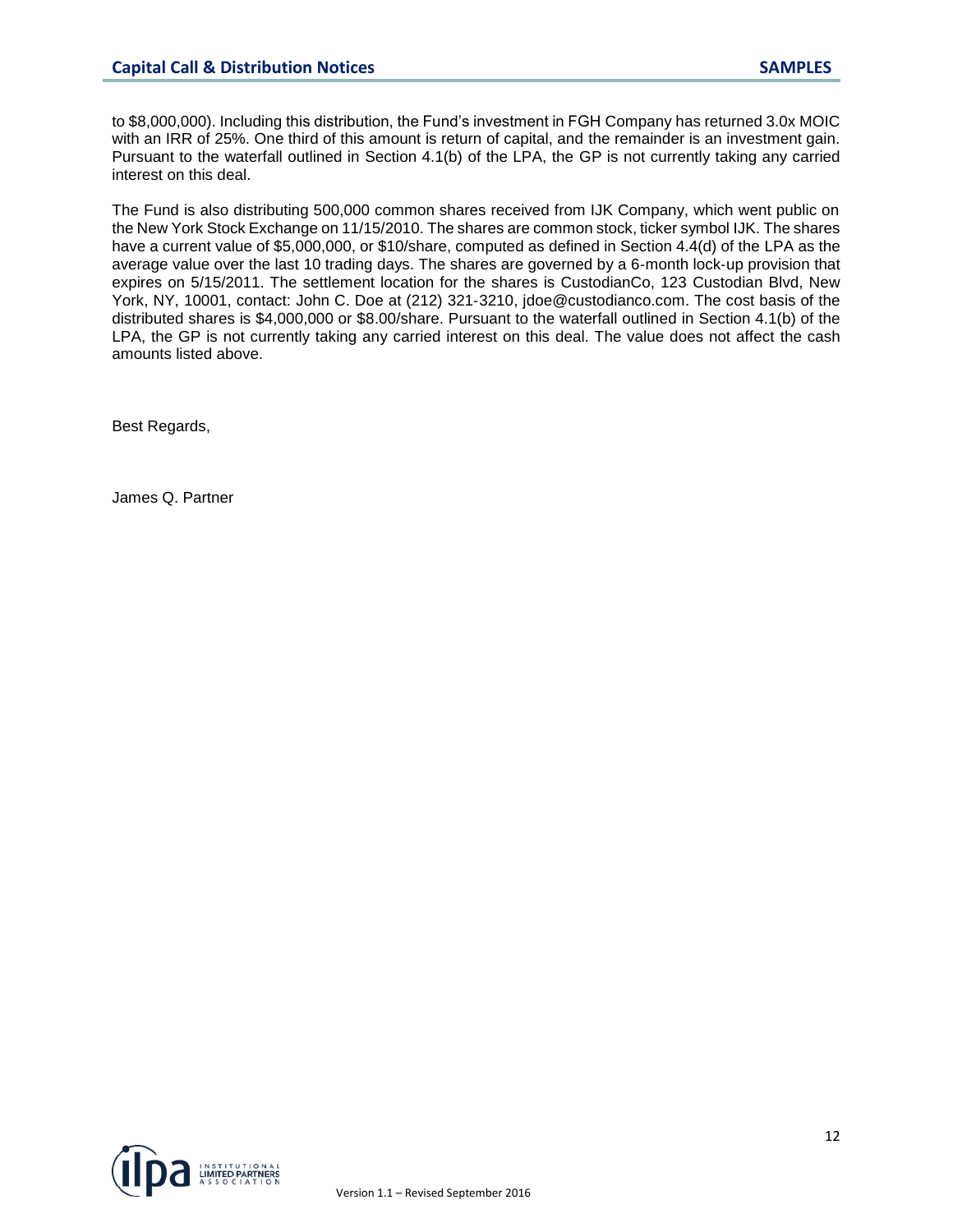## **Template – Main Section**

| ILPA Capital Call & Distribution Template (Version 12 updated in Sept. 2018; See the Trans. Type Definitions tab for a list of updates) |                            |                              |  |  |
|-----------------------------------------------------------------------------------------------------------------------------------------|----------------------------|------------------------------|--|--|
| <b>2.01 Fund</b><br>Best Practices Fund II, L.P.                                                                                        |                            |                              |  |  |
| Section A: Fund Level / Cash Flow Information (Fund Local Currency)                                                                     |                            |                              |  |  |
| 2.02 Issue Date (MM-DD-YYYY):                                                                                                           |                            | 6/6/2016                     |  |  |
| 2.03 Due Date (MM-DD-YYYY):                                                                                                             |                            | 6/20/2016                    |  |  |
| 2.04 Fund Local Currency:                                                                                                               |                            | <b>USD</b>                   |  |  |
| 2.05 GP Commitment                                                                                                                      |                            | 1,000,000                    |  |  |
| 2.06 Fund Size, Including all AIVs (Fund Local Currency):                                                                               |                            | 1,000,000,000                |  |  |
| <b>Fund Aggregate Calls / Distributions (Incl. GP's Share)</b>                                                                          | <b>Contributions</b>       | (Distributions)              |  |  |
| 2.07 Cumulative Fund Amount (Prior To Current Notice) <sup>1,2</sup> :                                                                  | 50,000,000                 | (10,000,000)                 |  |  |
| 2.08 Fund Amount (Current Notice)                                                                                                       | 4,700,000                  |                              |  |  |
| Cumulative Fund Amount (Including Current Notice) <sup>2</sup> :                                                                        | 54,700,000                 | (10,000,000)                 |  |  |
| Section B: LP Information (Fund Local Currency) - Enter All Values as Positive Amounts                                                  |                            |                              |  |  |
| 2.09 LP / ID Number:                                                                                                                    |                            | LP #5                        |  |  |
| 2.10 LP Commitment:                                                                                                                     |                            | 50,000,000                   |  |  |
| LP % of Fund (LP Commitment / Fund Size)                                                                                                |                            | 5.00%                        |  |  |
| 2.11 LP % of Cap. Account (% of NAV)                                                                                                    |                            | 4.75%                        |  |  |
| 2.12 LP Unfunded Commitment <sup>1</sup> (Prior to current notice)                                                                      |                            | 47,500,000                   |  |  |
| 2.13 LP Cumulative Contributions <sup>1,2</sup> (Prior to current notice)                                                               |                            | 2,500,000                    |  |  |
| 2.14 LP Cumulative Distributions <sup>1,2</sup> (Prior to current notice)<br>500,000                                                    |                            |                              |  |  |
| LP Balances / Totals (Fund Local Currency) - Formulas, Do Not Overwrite                                                                 |                            |                              |  |  |
| 2.19 Unfunded Commitment                                                                                                                |                            |                              |  |  |
| Unfunded Balance (Prior to Current Notice) <sup>1</sup>                                                                                 |                            | 47,500,000                   |  |  |
| Impact on Unfunded Balance (Current Notice)                                                                                             |                            | (237, 500)                   |  |  |
| Unfunded Balance (Including Current Notice)                                                                                             |                            | 47,262,500                   |  |  |
| <b>Aggregate Calls / Distributions</b>                                                                                                  | Contributions <sup>2</sup> | (Distributions) <sup>2</sup> |  |  |
| 2.20 Cumulative LP Amount (Prior To Current Notice) <sup>1,2</sup> :                                                                    | 2,500,000                  | (500, 000)                   |  |  |
| as a % of Fund Amount <sup>2</sup>                                                                                                      | 5.00%                      | 5.00%                        |  |  |
| 2.21 LP Amount (Current Notice):                                                                                                        | 237,500                    |                              |  |  |
| as a % of Fund Amount                                                                                                                   | 5.05%                      | 0.00%                        |  |  |
| 2.22 Cumulative LP Amount (Including Current Notice) <sup>2</sup> :                                                                     | 2,737,500                  | (500, 000)                   |  |  |
| as a % of Fund Amount <sup>2</sup>                                                                                                      | 5.00%                      | 5.00%                        |  |  |
| 2.23 LP Total Net Amount Called / (Distributed) -<br><b>Current Notice</b>                                                              |                            | 237,500.00                   |  |  |

| Section C: Worksheet - LP Amounts (Fund Local Currency) - Please include any transactions that net to zero |                        |                          |                                                         |                            |                   |
|------------------------------------------------------------------------------------------------------------|------------------------|--------------------------|---------------------------------------------------------|----------------------------|-------------------|
|                                                                                                            |                        |                          |                                                         | Formulas, Do Not Overwrite |                   |
|                                                                                                            |                        |                          |                                                         | Value Impact on            | <b>Net Amount</b> |
| 2.15 Holding Name / Transaction Description                                                                |                        | 2.17 LP Amount           | 2.18 Impact on Unfunded                                 | <b>Unfunded</b>            | Called /          |
| (If applicable, please provide a 2-3 word description of each                                              | 2.16 Transaction Type  | (Enter all Values as     | Commitment                                              | Commitment                 | (Distributed) -   |
| transaction, particularly for misc. fees or income)                                                        | (Choose from Dropdown) | <b>Positive Amounts)</b> | (Choose from Dropdown) (Net Contributed) Current Notice |                            |                   |
| Call for investment in XYZ Corp                                                                            | Call: Investments      | 250,000.00               | <b>Decreases</b>                                        | (250,000.00)               | 250,000.00        |
|                                                                                                            |                        |                          |                                                         | 0.00 <sub>l</sub>          | 0.00              |
|                                                                                                            |                        |                          |                                                         | 0.00                       | 0.00              |
|                                                                                                            |                        |                          |                                                         | 0.00                       | 0.00              |
|                                                                                                            |                        |                          |                                                         | 0.00                       | 0.00              |
|                                                                                                            |                        |                          |                                                         | 0.00                       | 0.00              |

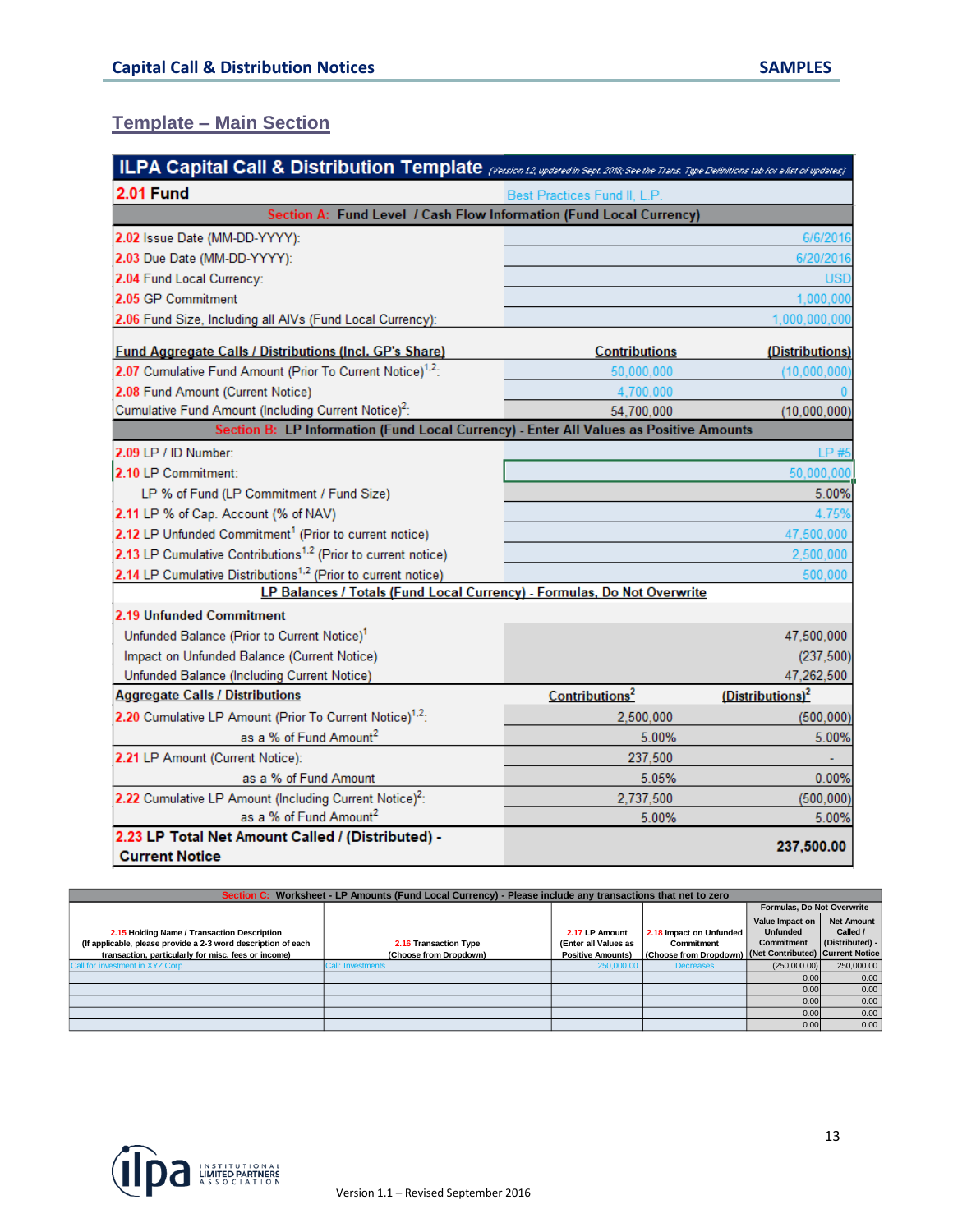### **Template - Side Calculation Section**

*Please note, the side-calculation section is intended to be less structured than the main section of the Template. Unlike the main section, users are encouraged to modify the labels/rows/columns in this section to more accurately describe their fee and waterfall calculations (see 2.24-2.27), as well as any revisions to a prior period balance that was stated in a previous Notice (see 2.28).*

| <b>Section D: Side Calculations (Fund Local Currency)</b>                      |             |         |           |       |
|--------------------------------------------------------------------------------|-------------|---------|-----------|-------|
|                                                                                |             |         |           |       |
| 2.24 Management Fee Calculation (per Section X. $X(x)$ of LPA)                 |             |         |           |       |
| Time Period:                                                                   |             |         |           |       |
| Calculation Basis, per LPA:                                                    |             |         |           |       |
| <b>Gross Calculation:</b>                                                      |             |         |           |       |
| <b>Waiver Amount</b>                                                           |             |         |           |       |
| Fee Offset                                                                     |             |         |           |       |
| Call: Mgmt. Fee (Investor #X):                                                 |             |         |           |       |
| 2.25 Cumulative Management Fees                                                |             |         |           |       |
|                                                                                |             |         |           |       |
| 2.26 Waterfall/Carry Calculation (per Section X.X(x) of LPA)                   |             |         |           |       |
| Partial Sale of Company B                                                      | Investor #X | All LPs | <b>GP</b> | Total |
| Distributable Cash                                                             |             |         |           |       |
| Return of Capital                                                              |             |         |           |       |
| G/L - pre LP/GP split [A]                                                      |             |         |           |       |
| G/L - after LP/GP Split [B]                                                    |             |         |           |       |
| Carry Paid/(Received) [A-B]                                                    |             |         |           |       |
|                                                                                |             |         |           |       |
| 2.27 Clawback Questions                                                        |             |         |           |       |
| Is the fund in a clawback situation (yes/no)                                   |             |         |           |       |
| If yes: What is the amount                                                     |             |         |           |       |
| If yes: What is the proposed remedy                                            |             |         |           |       |
|                                                                                |             |         |           |       |
| 2.28 Cumulative Balance - Reconciliation to a Prior Period Notice <sup>1</sup> |             |         |           |       |
| Balance Name (e.g. Unfunded Commitment Balance)                                |             |         |           |       |
| Ending Balance - Prior Period (as reported in prior notice)                    |             |         |           |       |
| Beginning Balance - Current Period (as reported in current notice)             |             |         |           |       |
| Variance                                                                       | 0.00        |         |           |       |
|                                                                                |             |         |           |       |
| Reason for Variance                                                            |             |         |           |       |

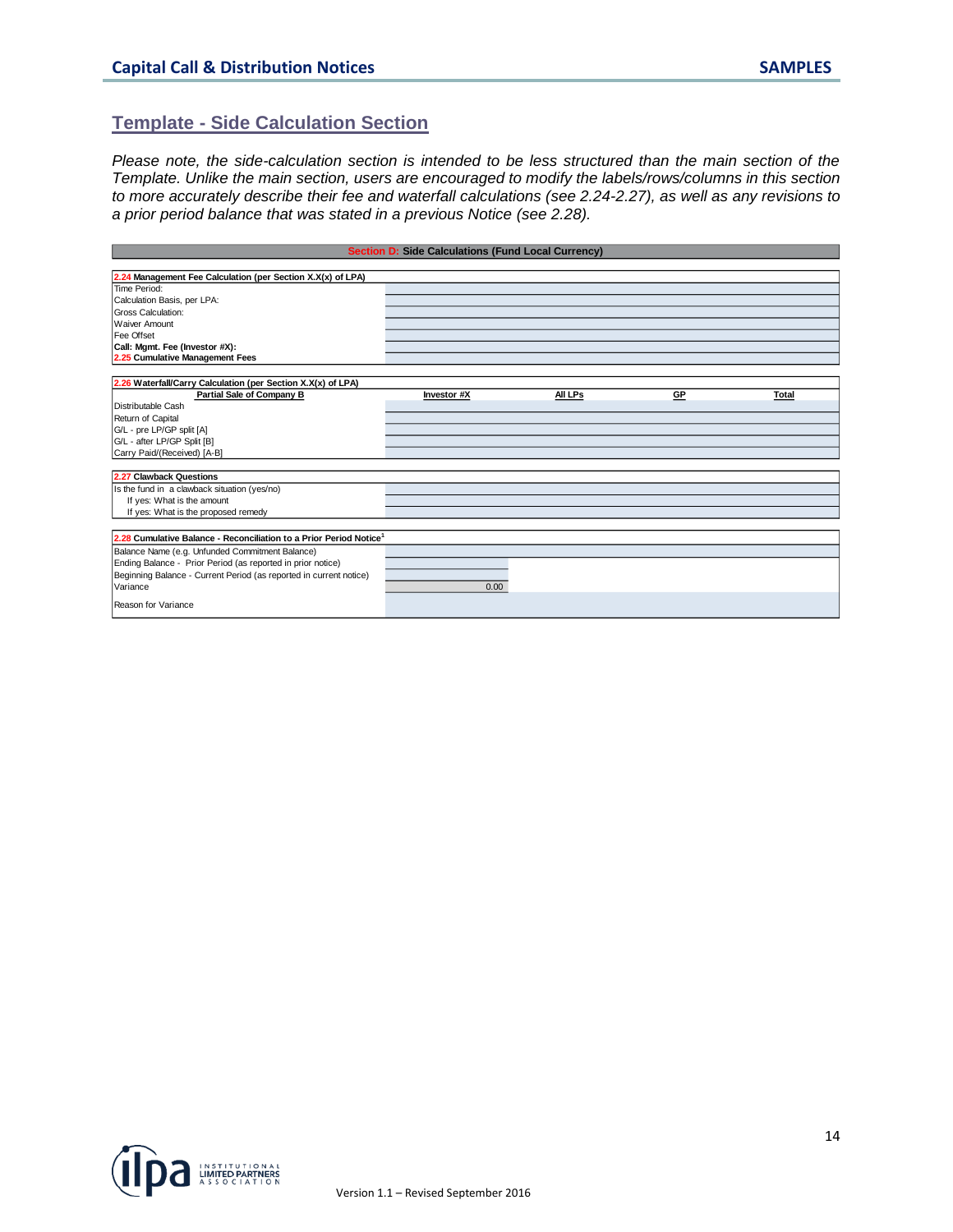## **SECTION IV APPENDIX**

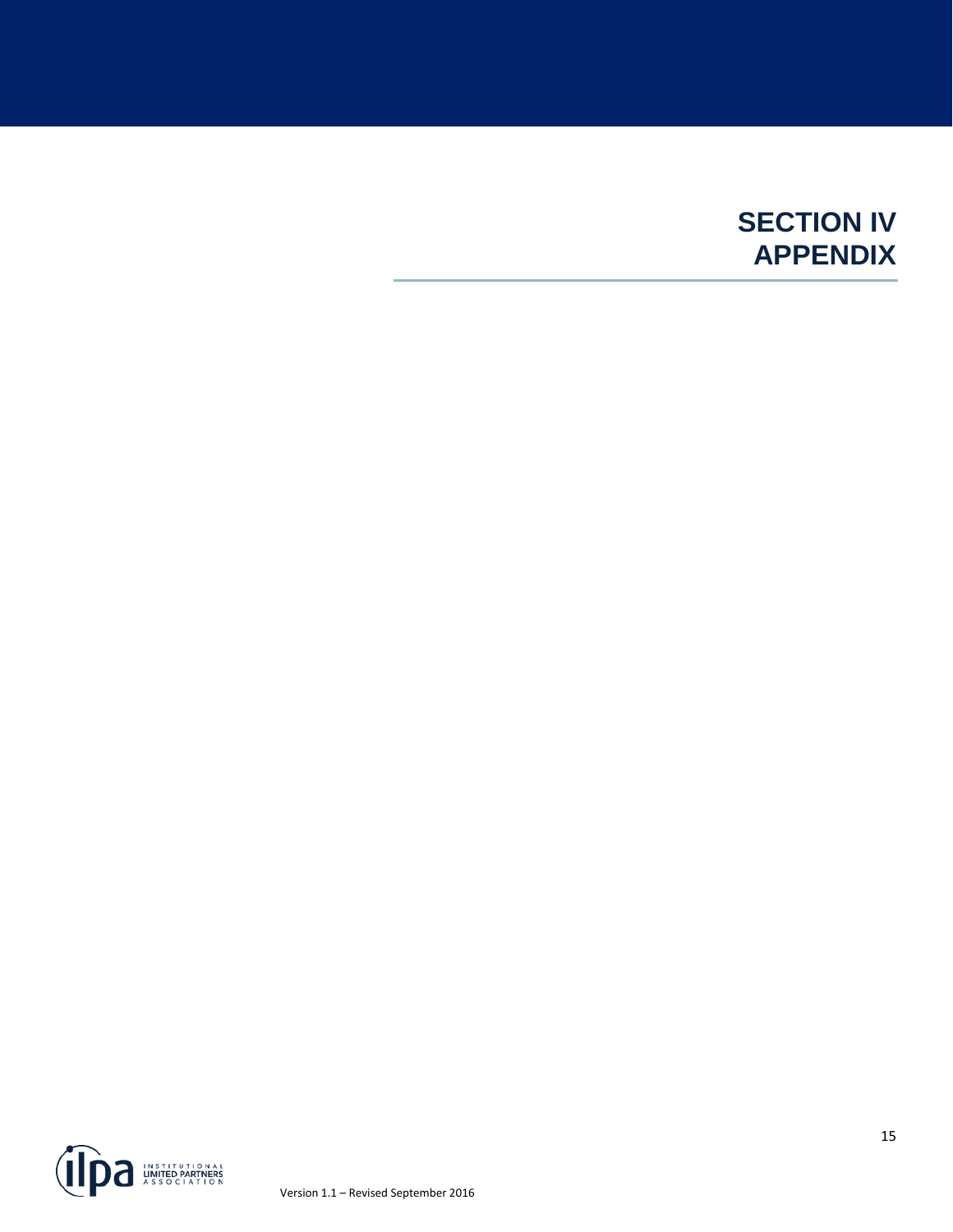## **Template - Transaction Type Definitions**

#### **For Capital Calls:**

- o **Call: Deemed GP Contribution** Call from LPs, on behalf of GP's share of a capital call (typically serves as an offset to future management fees)
- o **Call: Investments** Call for investments in new or existing underlying holdings
- o **Call: Management Fee (inside commitment)** Call for periodic Mgmt. Fees/GP Distributions, net of any waivers or offsets (provide mgmt. fee calculation in the "Side Calculation" section); Reduces unfunded commitment
- o **Call: Management Fee (outside commitment)** Call for periodic Mgmt. Fees/GP Distributions, net of any waivers or offsets (provide mgmt. fee calculation in the "Side Calculation" section); No impact to unfunded commitment
- o **Call: Partnership Expenses** Call for Partnership/Fund Expenses, as defined in LPA
- o **Call: Partnership Expenses – Accounting, Administration & IT** Call for expenses charged to the Fund for fund administration, including accounting, valuation services, filing fees and IT activities; Excludes expenses for audit and tax preparation
- o **Call: Partnership Expenses – Audit & Tax Preparatory** Expenses charged to the Fund for the audit of the Fund's financial records and for the preparation of any tax documents related to the Fund; Excl. any costs related to organizing the Fund, investment due diligence and fund administration expenses
- o **Call: Partnership Expenses – Bank Fees** Expenses charged to the Fund for banking/finance services; Excludes fund administration expenses
- o **Call: Partnership Expenses – Custody Fees** Expenses charged to the Fund for the registration of securities and other custody-related activities; Excludes fund administration expenses
- o **Call: Partnership Expenses – Due Diligence** Expenses charged to the Fund to confirm all material assumptions in regards to potential investment opportunities; Includes all costs that can be clearly linked to the due diligence of specific investment opportunities including legal, travel and other costs; Includes both consummated and unconsummated deals; Exclude management fees and the costs of identifying and sourcing potential investment opportunities; Excludes fund administration expenses
- o **Call: Partnership Expenses – Legal** Expenses charged to the Fund for legal services on behalf of the Fund; Includes legal analysis to interpret or amend the Fund's LPA; Excludes any legal costs associated with organizing/administering the fund or investment due diligence
- o **Call: Partnership Expenses – Organization Costs** Expenses charged to the Fund for the establishment of the Fund, including any legal/audit costs; Excl. any fund administration expenses or Placement Fees
- o **Call: Partnership Expenses – Other Travel & Entertainment** Expenses charged to the Fund related to travel & entertainment on behalf of the Fund; May include travel related to LPAC meetings or unreimbursed portfolio company meetings; Excludes travel costs associated with due diligence
- o **Call: Partnership Expenses – Other** Expenses charged to the Fund, not described elsewhere; May include annual meeting expenses, insurance, partnership level taxes, and deal origination/monitoring expenses; (provide a description of these expenses in the far left column of the Call/Dist. Template)
- o **Call: Placement Agent Fees** Fees/costs paid to the GP/Manager/Related Party, or to outside parties, for fundraising services
- o **Call: Subsequent Close Interest** Interest due from LPs that committed to subsequent closing of fund
- o **Call: Working Capital** Drawdown against unfunded obligation when final use of funds has not been determined

#### **For Distributions:**

- o **Dist: Carry** GP's share of distribution proceeds, as defined by the waterfall calculation in the LPA (offset to dist.)
- o **Dist: Clawback** Return of excess carry dist. to GP, as defined by the waterfall calculation in the LPA (offset to Carry)
- o **Dist: Income/Dividends** Income or dividends earned holdings
- o **Dist: Other** Miscellaneous distributions not otherwise defined above
- o **Dist: Realized Gain - Cash** Realized gain from the full or partial sale of an underlying holding
- o **Dist: Realized Gain – Stock** Realized gain from a stock distribution
- o **Dist: Realized Loss – Cash** Realized loss from the full or partial sale of an underlying holding
- o **Dist: Realized Loss – Stock** Realized loss from a stock distribution
- o **Dist: Return of Capital – Cash** Return of inv. capital from the full/partial sale of an underlying holding
- o **Dist: Return of Capital – Management Fees** Return of management fees
- o **Dist: Return of Capital – Partnership Expenses** Return of partnership expenses
- o **Dist: Return of Capital – Stock** Cost basis of a stock distribution
- o **Dist: Return of Excess Capital Called** Return of unused proceeds called for investments (typically increases unfunded commitment)
- o **Dist: Subsequent Close Interest** Int. received from LPs that committed to subsequent closing of fund
- o **Dist: Temporary Return of Capital – Management Fees** Return of mgmt. fees that can be called again in the future
- o **Dist: Temporary Return of Capital – Partnership Expenses** Return of partnership expenses that can be called again in the future
- o **Dist: Temporary Return of Capital – Investment** Return of capital previously called for underlying holding, can be called again